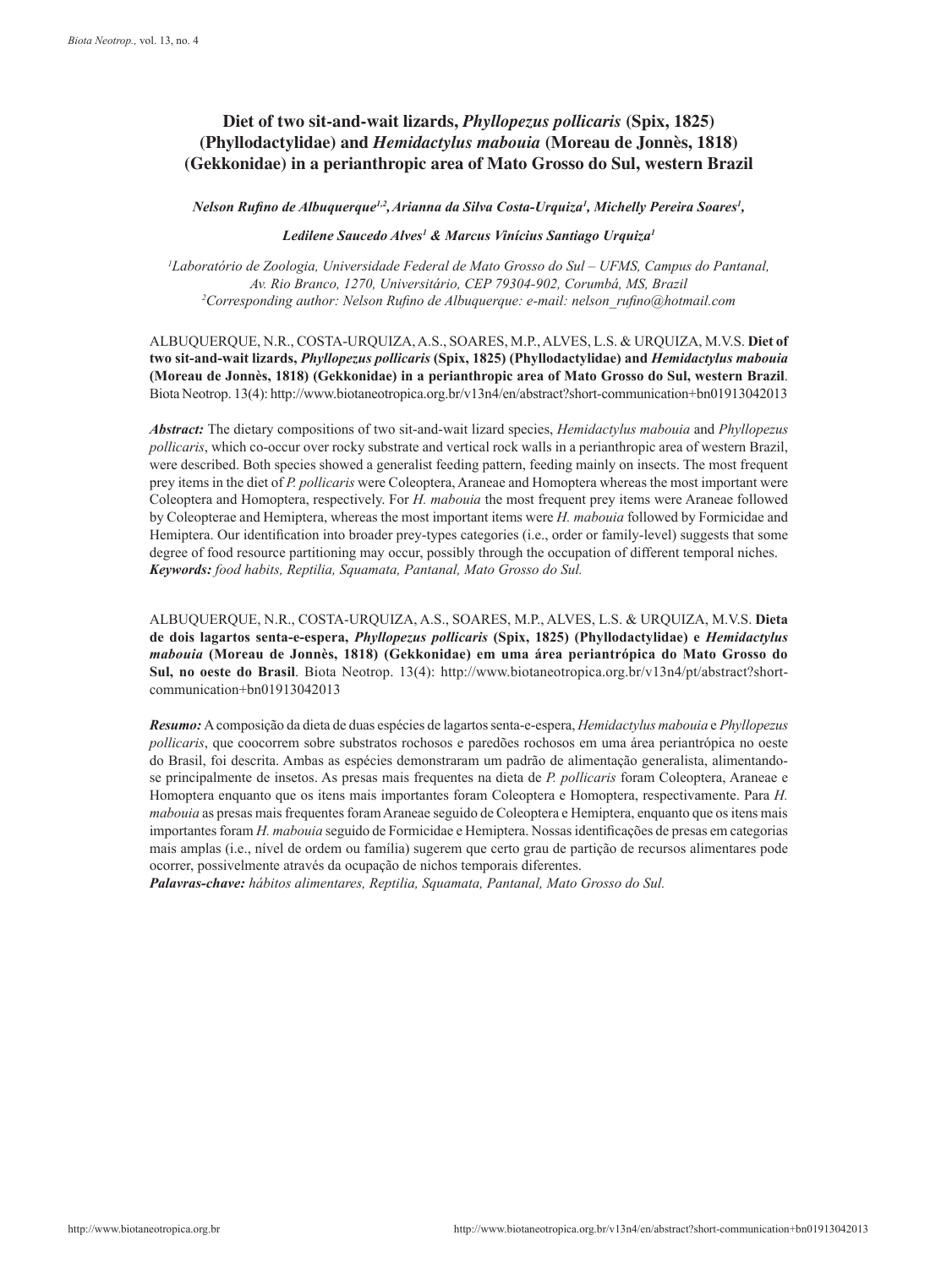# **Introduction**

The lack of information on the ecology of introduced species of reptiles and their interactions with native biota has been one of the limiting factors for understanding the impacts produced and the subsequent management of these species (Rocha & Anjos 2007, Vitt & Caldwell 2009). *Phyllopezus pollicaris* (Spix, 1825) and *Hemidactylus mabouia* (Moreau de Jonnès, 1818) are two species of nocturnal, sit-and-wait lizards, differentiated from each other mainly by the presence of infradigital lamellae single in the first species. While *P. pollicaris* is found in both open formations and forested areas from the northeastern to the southeastern region of Brazil and northern Argentina and southeastern Paraguay, *H. mabouia* is cosmopolitan in distribution, occurring in Africa, Madagascar, and Americas (Vanzolini et al. 1980, Butterfield et al. 1993, Avila-Pires 1995). In South America, *H. mabouia* is considered an invasive species that was originally introduced either carried by ships used to transport slaves in the 19<sup>th</sup> century (Goeldi 1902, Vanzolini 1968) or via "natural rafts" (i.e., logs or masses of floating vegetation) (Kluge 1969). Regardless of the cause of its introduction, the range of *H*. *mabouia* in the Americas is still expanding (e.g., Franz et al. 1993, Meshaka Junior et al. 1994, Flaschendrager 1999, Fuenmayor et al. 2005).

Despite the fact that both species are nocturnal and sympatrically distributed over most of their range, aspects of their natural history (e.g., diet) were never studied among syntopic populations of these species. Previous studies have suggested that these two species are basically arthropods consumers that feed mainly on Araneae, Blattodea, Diptera, insect larvae and Isopoda (e.g., Bonfiglio et al. 2006, Rocha & Anjos 2007, Recoder et al. 2012, Iturriaga & Marrero 2013). Herein, we examined and compared the dietary composition of two syntopic populations of *P. pollicaris* and *H. mabouia* from a perianthropic area in western Brazil. We also reviewed all available published literature on dietary composition of these species for comparison with our own data.

#### **Material and Methods**

This study was conducted in a perianthropic area located in the city of Corumbá, Mato Grosso do Sul, known as Porto Marina Limoeiro (18° 59' 54.4" S, 57° 37' 51.6" W; 124 m a.s.l.). This area corresponds to a harbor located at the right margin of the Paraguay River, dominated by rocky substrate and vertical rock walls (Figure 1). Specimens of *Hemidactylus mabouia* and *Phyllopezus* 



**Figure 1.** Ecological distribution of *Phyllopezus pollicaris* (PP) and *Hemidactylus mabouia* (HM) in Porto Marina Limoeiro, Corumbá. Oval circles show the syntopic distribution of species on rocky substrate and rock walls.

Most stomach contents were identified to order level. Ants (Hymenoptera) were identified to family level. The volume of intact prey items was estimated by measuring the length and width of prey items and using the following formula  $V = (\pi$ .length.width<sup>2</sup>)/6 and Importance Value Index (IVI) using the formula IVI =  $N\% + V\% / 2$ (De-Carvalho et al. 2008), where N is the number and V the volume of prey consumed, in percentage. An overall index of dietary niche overlap between the two species was estimated to determine whether the populations of *P*. *pollicaris* and *H*. *mabouia* partitioned food resources. A food utilization matrix was constructed with columns as prey categories, and the number of prey items per stomach represented the individual entries of the matrix. From this matrix, pairwise estimates of niche overlap (O<sub>*j*</sub>) were obtained using the Pianka index (Pianka 1973) (Equation 1):

$$
O_{jk}=\frac{\displaystyle\sum_{i=1}^nP_{ij}P_{ik}}{\sqrt{\displaystyle\sum_{i=1}^nP_{ij^2}\sum P_{ik^2}}}
$$

where P*ij* and P*ik* are the frequencies of each prey type consumed by the *j* and *k* species, respectively. Values closer to 1.0 indicate a higher degree of resource overlap, whereas values closer to 0.0 indicate more differences in prey use. To determine whether measured overlap values differed from what would be expected based on a random sampling of the species data, we performed a randomization analysis through the EcoSim 7.0 software (Gotelli & Entsminger 2001). All values of the original matrix were randomized 10000 times, and the niche breadth was retained for each species. Activity times were collated as 17:00-18:00, 18:01-19:00, 19:01-20:00, 20:01-21:00 and 21:01-22:00 hours to verify the activity of 88 *H*. *mabouia* and 45 *P*. *pollicaris* (some specimens were not collected). Specimens and respective stomach contents are deposited in the Coleção Zoológica de Referência da Universidade Federal de Mato Grosso do Sul (ZUFMS) (Appendix).

#### **Results and Discussion**

We collected 28 individuals of *Phyllopezus pollicaris* (11 males and 17 females) and 36 individuals of *Hemidactylus mabouia* (13 males and 23 females). The number of prey items per stomach ranged between one and eight, with 47.6% containing only a single prey item. Prey remains were all unidentifiable or well-digested in seven stomachs of *P*. *pollicaris* and 12 stomachs of *H*. *mabouia*, leaving 45 for detailed analyses of diet. Some preys were so fragmented by digestion that we could not estimate their volume.

Both species are basically arthropod consumers. Numerically, Coleoptera (F = 29.03%), Araneae (F = 19.35%) and Homoptera (F = 16.13%) dominated the diet for *P. pollicaris*; the most important items was Coleoptera (IVI =  $85.74$ ) and Homoptera (IVI =  $9.32$ ). For *H. mabouia* the most common food items were Araneae ( $F = 20.51\%$ ) followed by Coleoptera (F = 17.95%) and Hemiptera (F = 12.82%), whereas the most important items were *H*. *mabouia* (IVI = 26.58), Formicidae (IVI = 19.73) and Hemiptera (IVI = 8.65). One male *H*. *mabouia* had one juvenile of *H*. *mabouia* in the stomach (Table 1). The trophic niche overlap between the species was high  $(O_{ik} = 0.90)$ . Randomizations with all data did not find a significant difference between measured (observed) and simulated (expected) overlaps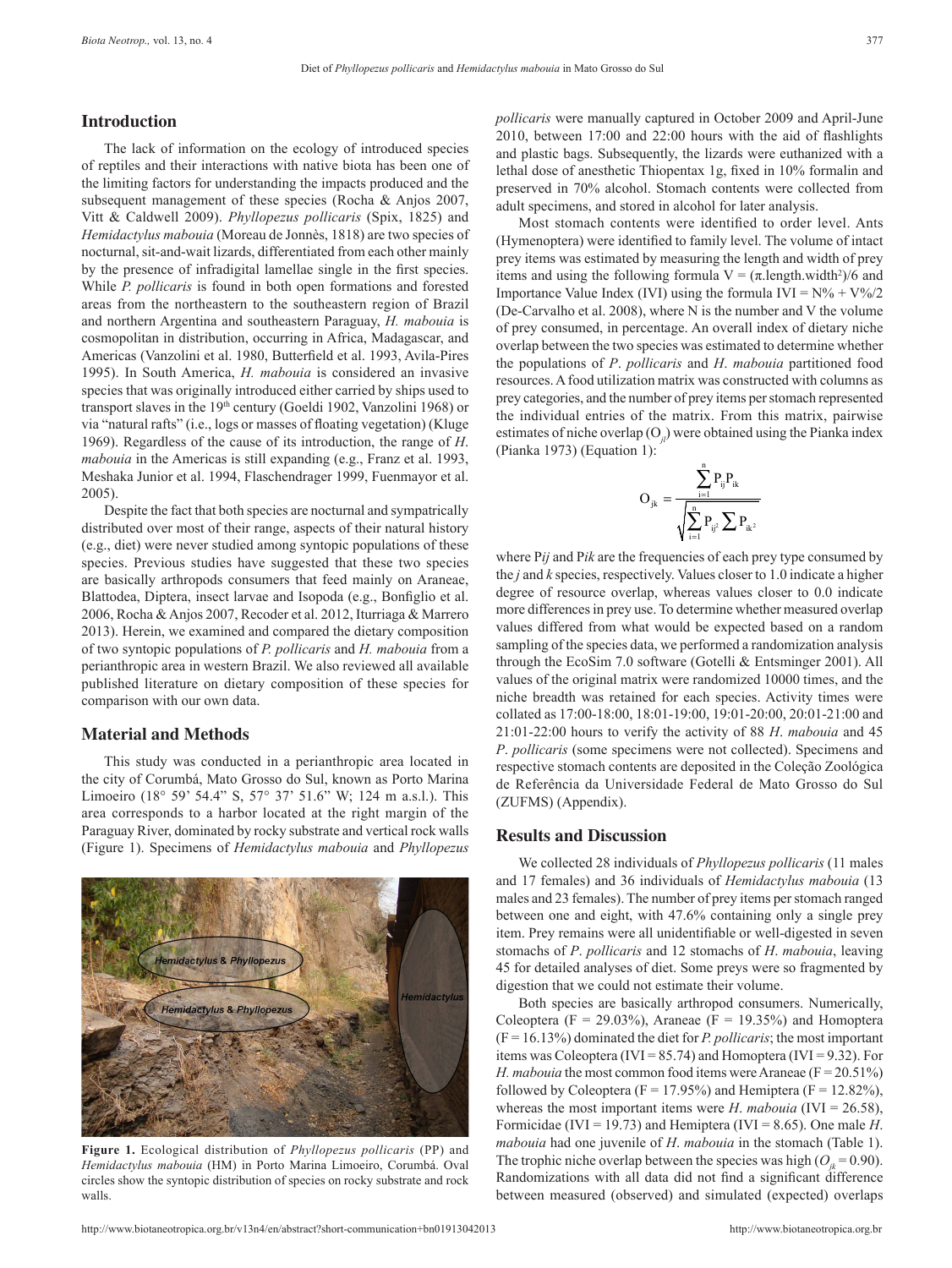**Table 1.** Diet of *Hemidactylus mabouia* and *Phyllopezus pollicaris* from Porto Marina Limoeiro, Corumbá, MS. Values are presented in terms of number of prey items (N), frequency of occurrence in the stomachs (F), and prey volume (V) in mm<sup>3</sup>. Numbers in parenthesis are percentages. Only intact prey items were used to calculate the volume.

|                        |            | <i>Hemidactylus mabouia</i> $(n = 24)$ |        |    |       |                    | Phyllopezus pollicaris ( $n = 21$ ) |            |                |        |                |       |                          |          |            |
|------------------------|------------|----------------------------------------|--------|----|-------|--------------------|-------------------------------------|------------|----------------|--------|----------------|-------|--------------------------|----------|------------|
| <b>Prey categories</b> |            | N                                      | $(\%)$ | F  | (%)   | (mm <sup>3</sup> ) | V<br>$\frac{6}{2}$                  | <b>IVI</b> | N              | $(\%)$ | F              | (%)   | V<br>$\text{(mm}^3)$     | V<br>(%) | <b>IVI</b> |
| <b>REPTILIA</b>        |            |                                        |        |    |       |                    |                                     |            |                |        |                |       |                          |          |            |
| H. mabouia             |            |                                        | 2.04   |    | 2.56  | 494.71             | 51.12                               | 26.58      |                |        |                |       |                          |          |            |
| <b>ARACHNIDA</b>       |            |                                        |        |    |       |                    |                                     |            |                |        |                |       |                          |          |            |
| Araneae                |            | 8                                      | 16.33  | 8  | 20.51 | 6.12               | 0.63                                | 8.48       |                | 15.91  | 6              | 19.35 | $\overline{a}$           |          |            |
| Pseudoscorpionida      |            |                                        | 2.04   |    | 2.56  | 1.99               | 0.21                                | 1.13       |                |        |                |       |                          |          |            |
| <b>DIPLOPODA</b>       |            | 2                                      | 4.08   |    | 2.56  | 6.89               | 0.71                                | 2.40       |                | 2.27   |                | 3.23  |                          |          |            |
| <b>INSECTA</b>         |            |                                        |        |    |       |                    |                                     |            |                |        |                |       |                          |          |            |
| Coleoptera             |            |                                        | 14.29  |    | 17.95 | 10.28              | 1.06                                | 7.68       | 11             | 25.00  | 9              | 29.03 | 81.72                    | 89.76    | 85.74      |
| Hemiptera              |            | 5.                                     | 10.20  | 5  | 12.82 | 68.70              | 7.10                                | 8.65       |                | 2.27   |                | 3.23  |                          |          |            |
| Homoptera              |            | 5.                                     | 10.20  | 3  | 7.69  | 51.62              | 5.33                                | 7.77       |                | 15.91  | 5              | 16.13 | 9.32                     | 10.24    | 9.78       |
| Hymenoptera            | Formicidae | 8                                      | 16.33  | 4  | 10.26 | 223.80             | 23.13                               | 19.73      | 10             | 22.73  | 2              | 6.45  |                          |          |            |
|                        | Other      | 5.                                     | 10.20  | 3  | 7.69  | 58.22              | 6.02                                | 8.11       | 3              | 6.82   | 3              | 9.68  | $\overline{\phantom{0}}$ |          |            |
| Lepidoptera            |            | 2                                      | 4.08   | 2  | 5.13  |                    | $\overline{\phantom{0}}$            |            | 2              | 4.55   | $\overline{c}$ | 6.45  | $\blacksquare$           |          |            |
| Lepidoptera larvae     |            | 2                                      | 4.08   |    | 2.56  |                    |                                     |            |                |        |                |       |                          |          |            |
| Orthoptera             |            | 2                                      | 4.08   | 2  | 5.13  | 45.36              | 4.69                                | 4.39       | $\overline{2}$ | 4.55   | 2              | 6.45  | $\overline{a}$           |          |            |
| UNIDENTIFIED EGGS      |            |                                        | 2.04   |    | 2.56  |                    |                                     |            |                |        |                |       |                          |          |            |
| Total                  |            | 49                                     | 100    | 39 | 100   | 967.69             | 100                                 |            | 44             | 100    | 37             | 100   | 91.04                    | 100      |            |

using diet proportion (P [observed  $\leq$  expected] = 1.00, and P [observed]  $\ge$  = expected] = 1.00). Therefore, the observed mean ( $O_a$  = 0.90; P  $\ge$ 0.0001) was greater than the expected mean value by chance.

Aside from these prey, some studies have found *H*. *mabouia* to consume a wide range of taxa including mollusks and gastropods (Rocha & Anjos 2007, see also Saenz 1996 who investigated the dietary habits of *H*. *turcicus* Linnaeus, 1758). We found that Pseudoscorpionida constituted a very small percentage (2.04%) of the total prey items consumed by *H*. *mabouia*. The study by Rocha & Anjos (2007) also reported Pseudoscorpionida and is the only previous study of *H*. *mabouia* diet to find pseudoscorpions. Cannibalism has been recorded in 18 species of lizards (Polis & Myers 1985), including in *H*. *mabouia* (Zamprogno & Teixeira 1998, Bonfiglio et al. 2006).

Anjos & Rocha (2008) presented a review of current knowledge of *H*. *mabouia*'s natural history and ecology. These authors noted differences in diet composition among populations living in natural environments and those that inhabit urban areas. Populations of *H*. *mabouia* in urban areas appear to feed mainly on winged species (see Bonfiglio et al. 2006), which tend to be attracted by artificial illumination.

Compared with other populations from Brazil, Coleoptera comprised substantial proportions by volume in diet of *P*. *pollicaris*. On the other hand, although ants are a typical component of geckos diet (e.g., Hibbitts et al. 2005, Carretero & Cascio 2010, Recoder et al. 2012, Iturriaga & Marrero 2013), including *P*. *pollicaris* (Dias & Lirada-Silva 1998) we found that they represent only a small percentage of the total prey consumed by *P*. *pollicaris*. Table 2 presents a review of predation records of *P. pollicaris* and *H*. *mabouia* from the literature (including data from the present study). It shows that a total of 29 prey categories have been recorded in the diet of these lizards.

*P. pollicaris* and *H*. *mabouia* were observed on the rock walls as well as on the rocky substrate in syntopy but *P. pollicaris* was not present on the walls of house situated close to the rock walls (Figure 1). *H. mabouia* has been considered a perianthropic species in Brazil (Avila-Pires 1995, Feio & Caramaschi 2002), being most



**Figure 2.** Records of *Hemidactylus mabouia* and *Phyllopezus pollicaris* from Porto Marina Limoeiro, Corumbá, MS between 17:00 and 22:00 hours. Values are presented in terms of class intervals.

commonly associated with human habitations than *P. pollicaris*, which in turn seems to prefer rocky areas in natural habitats (Vanzolini 1978, Dixon & Soini 1986, but see also Vanzolini et al. 1980). According to Vanzolini (1978), *H. mabouia* can be found in environments very little disturbed, suggesting that it can colonize natural environments (Avila-Pires 1995). Vanzolini et al. (1980) stated that *P. pollicaris* is "well adapted to houses, inhabited or abandoned" (our translation). Thus, the syntopic distribution of *H. mabouia* and *P. pollicaris* was expected in natural environments.

There were differences in the activities of the species. The periods of peak activity were between 18:01-19:00 hours for *H. mabouia*  (44.9% n = 40) and 19:01-20:00 hours for *P*. *pollicaris* (42.2%  $n = 19$ ). It seems likely, therefore, that at night feeding activity decreases to *H*. *mabouia* and increases to *P*. *pollicaris* (Figure 2).

Composition of the diet of *H*. *mabouia* and *P*. *pollicaris* at the Porto Marina Limoeiro revealed prey types identified to the taxonomic level of order or family. Accordingly, it is possible that both species of lizards have fed on different species of insects belonging to the same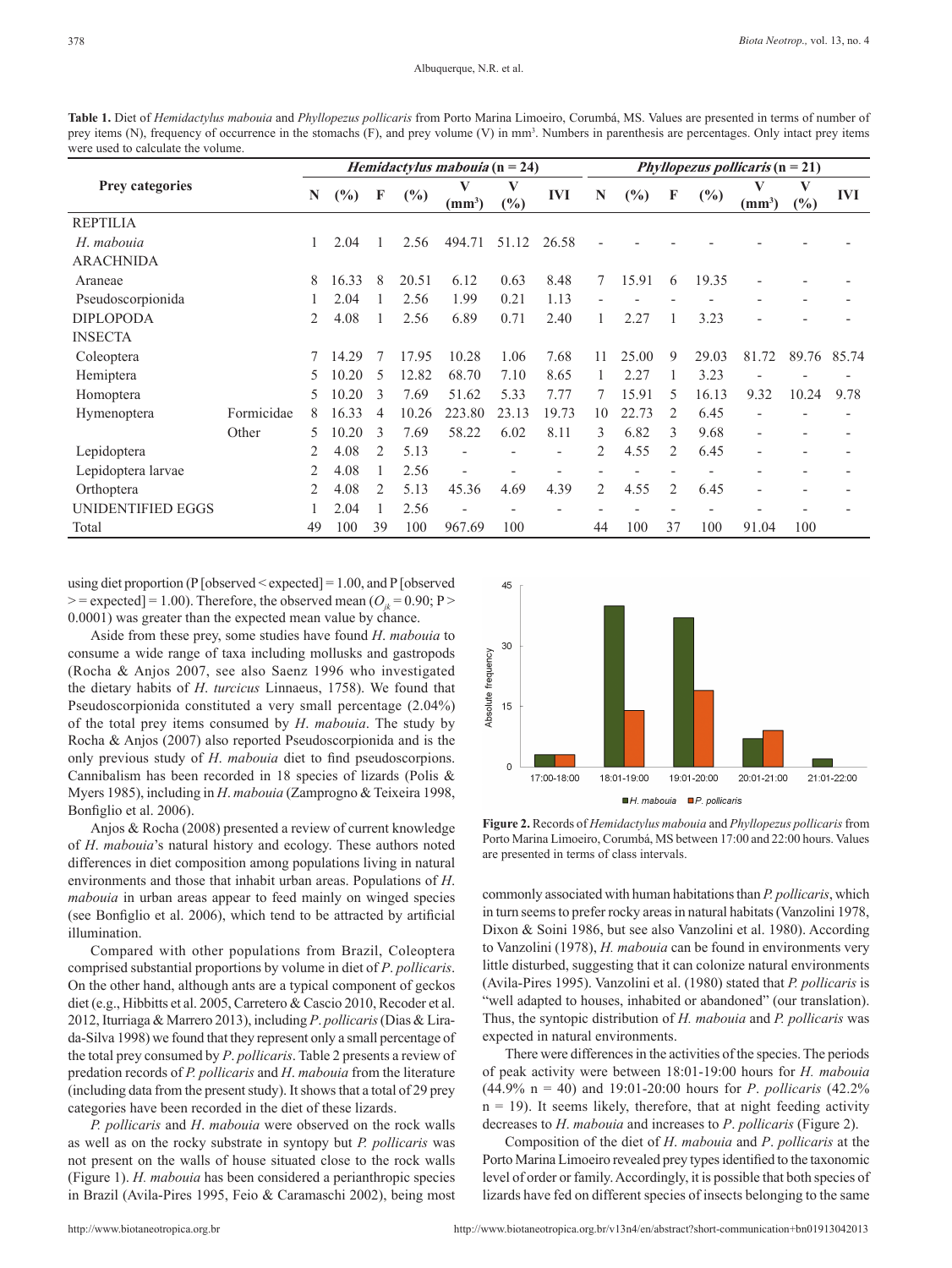| Table 2. Summary of studies of diet in <i>Phyllopezus pollicaris</i> and <i>Hemidactylis mabouia</i> including this study. |  |  |
|----------------------------------------------------------------------------------------------------------------------------|--|--|
|                                                                                                                            |  |  |

| <b>Prey categories</b> |            | H. mabouia  | P. pollicaris            | Reference                                                                                                                                                                                |
|------------------------|------------|-------------|--------------------------|------------------------------------------------------------------------------------------------------------------------------------------------------------------------------------------|
| <b>REPTILIA</b>        |            |             |                          |                                                                                                                                                                                          |
| H. mabouia             |            | $\mathbf X$ | $\overline{\phantom{a}}$ | This study, Bonfiglio et al. (2006)                                                                                                                                                      |
| Lizard skin            |            |             | $\mathbf X$              | Recoder et al. (2012)                                                                                                                                                                    |
| Lizard eggs            |            |             | $\mathbf X$              | Werneck et al. (2009)                                                                                                                                                                    |
| Gecko skin             |            | $\mathbf X$ |                          | Iturriaga & Marrero (2013)                                                                                                                                                               |
| <b>ARACHNIDA</b>       |            |             |                          |                                                                                                                                                                                          |
| Acari                  |            | $\mathbf X$ |                          | Bonfiglio et al. (2006)                                                                                                                                                                  |
| Aranea                 |            | $\mathbf X$ | $\mathbf X$              | This study, Dias & Lira-da-Silva (1998), Bonfiglio et al. (2006),<br>Rocha & Anjos (2007), Werneck et al. (2009), Recoder et al. (2012),<br>Iturriaga & Marrero (2013)                   |
| Pseudoscorpionida      |            | $\mathbf X$ | $\overline{\phantom{a}}$ | This study, Rocha & Anjos (2007),                                                                                                                                                        |
| Scorpionida            |            |             | $\mathbf X$              | Recoder et al. (2012)                                                                                                                                                                    |
| <b>CRUSTACEA</b>       |            |             |                          |                                                                                                                                                                                          |
| Amphipoda              |            | X           |                          | Bonfiglio et al. (2006)                                                                                                                                                                  |
| Isopoda                |            | $\mathbf X$ |                          | Bonfiglio et al. (2006), Rocha & Anjos (2007), Iturriaga & Marrero<br>(2013)                                                                                                             |
| <b>GASTROPODA</b>      |            | $\mathbf X$ |                          | Rocha & Anjos (2007)                                                                                                                                                                     |
| <b>CHILOPODA</b>       |            | $\mathbf X$ |                          | Iturriaga & Marrero (2013)                                                                                                                                                               |
| <b>DIPLOPODA</b>       |            | $\mathbf X$ | $\mathbf X$              | This study, Recoder et al. (2012)                                                                                                                                                        |
| <b>INSECTA</b>         |            |             |                          |                                                                                                                                                                                          |
| Apterygota             |            |             | $\mathbf X$              | Recoder et al. (2012)                                                                                                                                                                    |
| Blatoddea/Blattaria    |            | $\mathbf X$ | $\mathbf X$              | Bonfiglio et al. (2006), Rocha & Anjos (2007), Werneck et al. (2009),<br>Recoder et al. (2012), Iturriaga & Marrero (2013)                                                               |
| Coleoptera             |            | $\mathbf X$ | $\mathbf X$              | This study, Rodrigues (1986), Dias & Lira-da-Silva (1998), Bonfiglio<br>et al. (2006), Rocha & Anjos (2007), Werneck et al. (2009), Recoder<br>et al. (2012)                             |
| Collembola             |            | $\mathbf X$ |                          | Bonfiglio et al. (2006), Rocha & Anjos (2007)                                                                                                                                            |
| Dermaptera             |            | $\mathbf X$ | $\mathbf X$              | Bonfiglio et al. (2006), Rocha & Anjos (2007)                                                                                                                                            |
| Diptera                |            | $\mathbf X$ |                          | Bonfiglio et al. (2006), Rocha & Anjos (2007), Recoder et al. (2012),<br>Iturriaga & Marrero (2013)                                                                                      |
| Hemiptera              |            | $\mathbf X$ | X                        | This study, Bonfiglio et al. (2006), Rocha & Anjos (2007), Recoder<br>et al. (2012)                                                                                                      |
| Hymenoptera            | Formicidae | $\mathbf X$ | $\mathbf X$              | This study, Rodrigues (1986), Dias & Lira-da-Silva (1998), Bonfiglio<br>et al. (2006), Rocha & Anjos (2007), Werneck et al. (2009), Recoder<br>et al. (2012)                             |
|                        | Other      | $\mathbf X$ | $\mathbf X$              | This study, Dias & Lira-da-Silva (1998), Bonfiglio et al. (2006),<br>Werneck et al. (2009), Iturriaga & Marrero (2013)                                                                   |
| Insecta larvae         |            | X           | X                        | Rocha & Anjos (2007), Werneck et al. (2009)                                                                                                                                              |
| Isoptera               |            | $\mathbf X$ | $\mathbf X$              | Rodrigues (1986), Bonfiglio et al. (2006), Rocha & Anjos (2007),<br>Recoder et al. (2012)                                                                                                |
| Lepidoptera            |            | $\mathbf X$ | $\mathbf X$              | This study, Bonfiglio et al. (2006), Rocha & Anjos (2007), Iturriaga<br>& Marrero (2013)                                                                                                 |
| Lepidoptera larvae     |            | $\mathbf X$ | $\mathbf X$              | This study, Bonfiglio et al. (2006), Recoder et al. (2012), Iturriaga<br>& Marrero (2013)                                                                                                |
| Mantodea               |            |             | $\mathbf X$              | Recoder et al. (2012)                                                                                                                                                                    |
| Neuroptera             |            | $\mathbf X$ |                          | Bonfiglio et al. (2006), Rocha & Anjos (2007)                                                                                                                                            |
| Orthoptera             |            | $\mathbf X$ | X                        | This study, Rodrigues (1986), Dias & Lira-da-Silva (1998), Bonfiglio<br>et al. (2006), Rocha & Anjos (2007), Werneck et al. (2009), Recoder<br>et al. (2012), Iturriaga & Marrero (2013) |
| Psocoptera             |            | X           |                          | Bonfiglio et al. (2006), Rocha & Anjos (2007), Iturriaga & Marrero<br>(2013)                                                                                                             |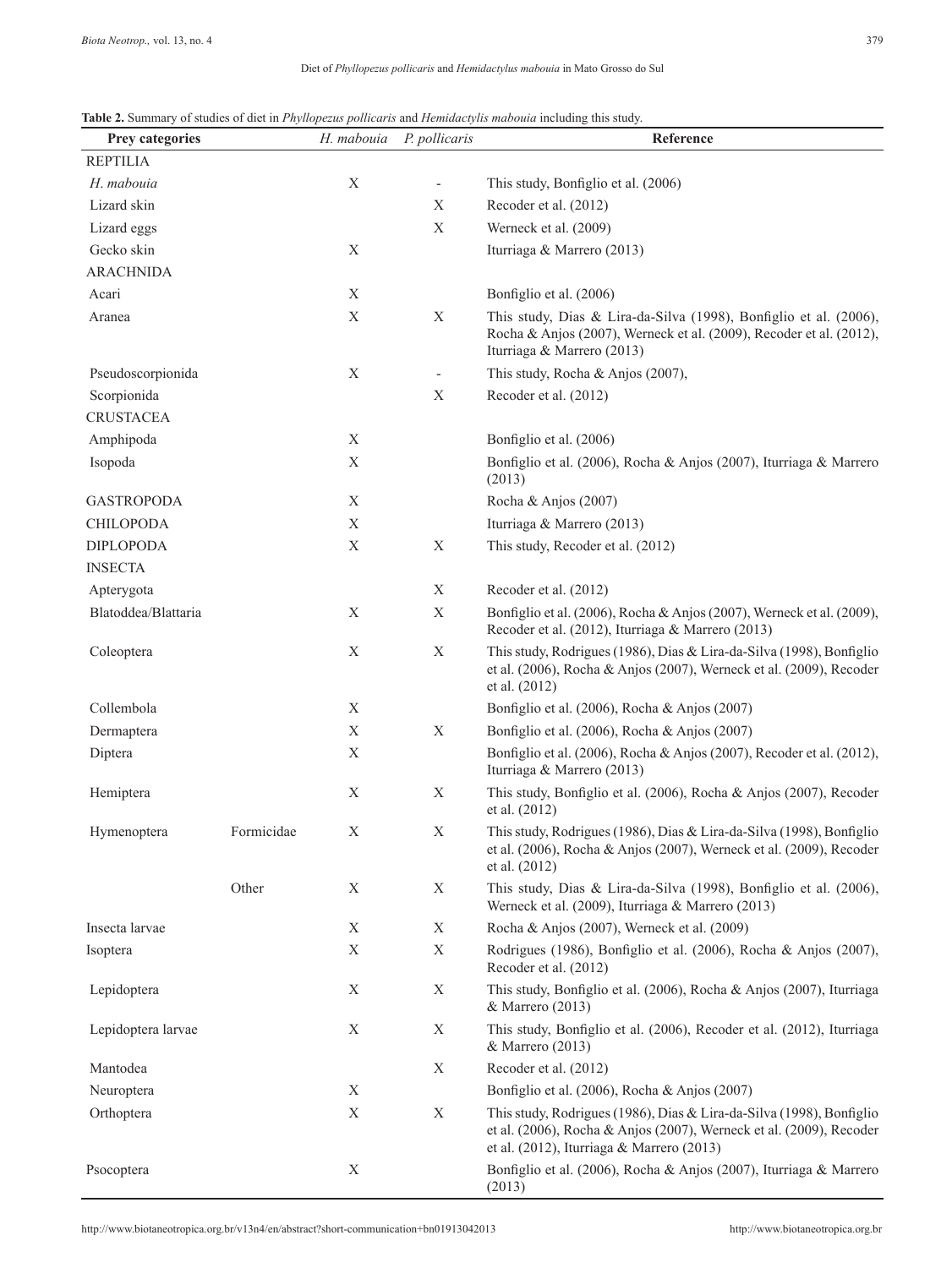order. As noted by Luiselli (2006, 2008), identification of stomach contents into broader prey-type categories (e.g., order-level) may suggest an apparent partitioning of food resources by either lizards or snakes. Our identification into taxonomic categories suggests that some degree of trophic resource partitioning may occur at the order or family level though the results may also reflect a greater ease of capture of some prey types. The apparent evidence of resource portioning between the species studied may be due to the occupation of different temporal niches. However, the data are still insufficient to determine whether this occupation is seasonal.

## **Acknowledgments**

The authors would like to thank the anonymous reviewers for helpful comments on an earlier version of the article. We thank also Lays Vargas, Wellinton Arruda and Regiane Galharte for field assistance.

# **References**

- ANJOS, L.A. & ROCHA, C.F.D. 2008. A lagartixa *Hemidactylus mabouia* Moreau de Jonnès, 1818 (Gekkonidae): uma espécie exótica e invasora amplamente estabelecida no Brasil. Nat. Conserv. 6:78-89.
- AVILA-PIRES, T.C.S. 1995. Lizards of Brazilian Amazonia (Reptilia: Squamata). Zool. Verhand. 299:1-706.
- BONFIGLIO, F., CAPPELLARI, L.H. & BALESTRIN, R. 2006. Diet of *Hemidactylus mabouia* (Sauria, Gekkonidae) in urban area of southern Brazil. Biociências 14(2):107-111.
- BUTTERFIELD, B.P., HAUGE, B. & MESHAKA JUNIOR, W.E. 1993. The occurence of *Hemidactylus mabouia* on the United States mainland. Herpetol. Rev. 24(3):111-112.
- CARRETERO, M.A. & CASCIO, P.L. 2010. What do myrmecophagous geckos eat when ants are not available? Afr. Zool. 45(1):115-120. [http://](http://dx.doi.org/10.3377/004.045.0107) [dx.doi.org/10.3377/004.045.0107](http://dx.doi.org/10.3377/004.045.0107)
- DE-CARVALHO, C.B., FREITAS, E.B., FARIA, R.G., BATISTA, R.C., BATISTA, C.C., COELHO, W.A. & BOCCHIGLIERI, A. 2008. Natural history of *Leptodactylus mystacinus* and *Leptodactylus fuscus* (Anura: Leptodactylidae) in the Cerrado of Central Brazil. Biota Neotrop. 8(3): [http://www.biotaneotropica.org.br/v8n3/en/](http://www.biotaneotropica.org.br/v8n3/en/abstract?article+bn01308032008.) [abstract?article+bn01308032008.](http://www.biotaneotropica.org.br/v8n3/en/abstract?article+bn01308032008.)
- DIAS, E.J.R. & LIRA-DA-SILVA, R.M. 1998. Utilização dos recursos alimentares por quatro espécies de lagartos (*Phyllopezus pollicaris*, *Tropidurus hispidus*, *Mabuya machrorhyncha* e *Vanzossaura rubricauda*) da Caatinga UHE-Xingó. Braz. J. Ecol. 2: 97-101.
- DIXON, J.R. & SOINI, P. 1986. The reptiles of the upper Amazon Basin, Iquitos region, Peru. 2 ed. Milwaukee Public Museum, Milwaukee.
- FEIO, R.N. & CARAMASCHI, U. 2003. Contribuição ao conhecimento da herpetofauna do nordeste do estado de Minas Gerais, Brasil. Phyllomedusa 1(2):105-111.
- FLASCHENDRAGER, A. 1999. Erstnachweis von *Hemidactylus mabouia* (Moreau de Jonnès, 1818) fur Jamaica. Herpetofauna (Weinsdadt) 21:18.
- FRANZ, R., DODD, C.K. & BURDEN, D.W. 1993. Distributional records of amphibians and reptiles from the Exuma islands, Bahamas, including the first reports of a freshwater turtle and an introduced gecko. Caribbean J. Sci. 29:165-173.
- FUENMAYOR, G.R., UGUETO, G.N., BAUER, A.M., BARROS, T. & MANZANILLA, J. 2005. Expansion and natural history of a successful colonizing gecko in Venezuela (Reptilia: Gekkonidae: *Hemidactylus mabouia*) and the discovery of *H*. *frenatus* in Venezuela. Herpetol. Rev. 36(2):121-125.

GOELDI, E.A. 1902. Lagartos do Brasil. Bol. Mus. Para. 3:499-560.

- GOTELLI, N.J. & ENTSMINGER, G.L. 2001. EcoSim: Null models software for ecology. version 7.0. Acquired Intelligence Inc. & Kesey-Bear. <http://homepages.together.net/~gentsmin/ecosim.htm> (último acesso em 08/08/2013).
- HIBBITTS, T.J., PIANKA, E.R., HUEY, R.B. & WHITING, M.J. 2005. Ecology of the Common Barking Gecko (*Ptenopus garrulus*) in Southern Africa. J. Herpetol. 39(3):509-515. <http://dx.doi.org/10.1670/55-05N.1>
- ITURRIAGA, M. & MARRERO, R. 2013. Feeding ecology of the Tropical House Gecko *Hemidactylus mabouia* (Sauria: Gekkonidae) during the dry season in Havana, Cuba. Herpetology Notes 6:11-17.
- KLUGE, A.G. 1969. The evolution and geographical origin of the new world *Hemidactylus mabouia*-*brooki* complex (Gekkonidae, Sauria). Misc. Publ. Mus. Zool. Univ. Mich. 138:1-78.
- LUISELLI, L. 2008. Do lizard communities partition the trophic niche? A worldwide meta-analysis using null models. Oikos 117:321-330. [http://](http://dx.doi.org/10.1111/j.2007.0030-1299.16297.x) [dx.doi.org/10.1111/j.2007.0030-1299.16297.x](http://dx.doi.org/10.1111/j.2007.0030-1299.16297.x)
- LUISELLI, L. 2006. Broad geographic, taxonomic and ecological patterns of interpopulation variation in the dietary habits of snakes. Web Ecol. 6:2-16. <http://dx.doi.org/10.5194/we-6-2-2006>
- MESHAKA JUNIOR, W. E., BUTTERFIELD, B.P. & HAUGE, J.B. 1994. *Hemidactylus mabouia* as an established member of the Florida herpetofauna. Herpetol. Rev. 25:80-81.
- PIANKA, E. 1973. The structure of lizard communities. Annu. Rev. Ecol. Evol. Syst. 4:53-74. <http://dx.doi.org/10.1146/annurev.es.04.110173.000413>
- POLIS, G.A. & MYERS, C.A. 1985. A survey of intraspecific predation among reptiles and amphibians. J. Herpetol. 19(1):99-107. [http://dx.doi.](http://dx.doi.org/10.2307/1564425) [org/10.2307/1564425](http://dx.doi.org/10.2307/1564425)
- RECODER, R., TEIXEIRA JUNIOR, M, CAMACHO, A. & RODRIGUES, M.T. 2012. Natural history of the tropical gecko *Phyllopezus pollicaris* (Squamata, Phyllodactylidae) from a sandstone outcrop in Central Brazil. Herpetology Notes 5:49-58.
- ROCHA, C.F.D. & ANJOS, L.A. 2007. Feeding ecology of a nocturnal invasive alien lizard species, *Hemidactylus mabouia* Moreau de Jonnès, 1818 (Gekkonidae), living in an outcrop rocky area in southeastern Brazil. Braz. J. Biol. 67(3):485-491. PMid:18094831. [http://dx.doi.org/10.1590/](http://dx.doi.org/10.1590/S1519-69842007000300013) [S1519-69842007000300013](http://dx.doi.org/10.1590/S1519-69842007000300013)
- RODRIGUES, M.T. 1986. Uma nova espécie do gênero *Phyllopezus* de Cabaceiras: Paraíba: Brasil; com comentários sobre a fauna de lagartos da área (Sauria Gekkonidae). Pap. Avulsos Zool. 36(20):237-250.
- SAENZ, D. 1996. Dietary overview of *Hemidactylus turcicus* with possible implications of food partitioning. J. Herpetol. 30(4):461-466. [http://](http://dx.doi.org/10.2307/1565688) [dx.doi.org/10.2307/1565688](http://dx.doi.org/10.2307/1565688)
- VANZOLINI, P.E. 1978. On South American *Hemidactylus* (Sauria, Gekkonidae). Pap. Avulsos Zool. 31(20):307-343.
- VANZOLINI, P.E. 1968. Lagartos brasileiros da família Gekkonidae (Sauria). Arq. Zool. 17(1):1-84.
- VANZOLINI, P.E., RAMOS-COSTA, A.M.M. & VITT, L.J. 1980. Répteis das Caatingas. Academia Brasileira de Ciências, Rio de Janeiro.
- VITT, L.J. & CALDWELL, J. 2009. Herpetology: an introductory biology of amphibians and reptiles. 3. ed. Academic Press, San Diego.
- WERNECK, F.R, COLLI, G.R. & VITT, L.J. 2009. Determinants of assemblage structure in Neotropical dry forest lizards. Austral Ecol. 34:97-115. <http://dx.doi.org/10.1111/j.1442-9993.2008.01915.x>
- ZAMPROGNO, C. & TEIXEIRA, R.L. 1998. Hábitos alimentares da lagartixa de parede *Hemidactylus mabouia* (Reptilia, Gekkonidae) na planície litorânea do norte do Espírito Santo, Brasil. Rev. Bras. Biol. 58(1):143-150.

*Received 09/08/2012 Revised 10/08/2013 Accepted 11/08/2013*